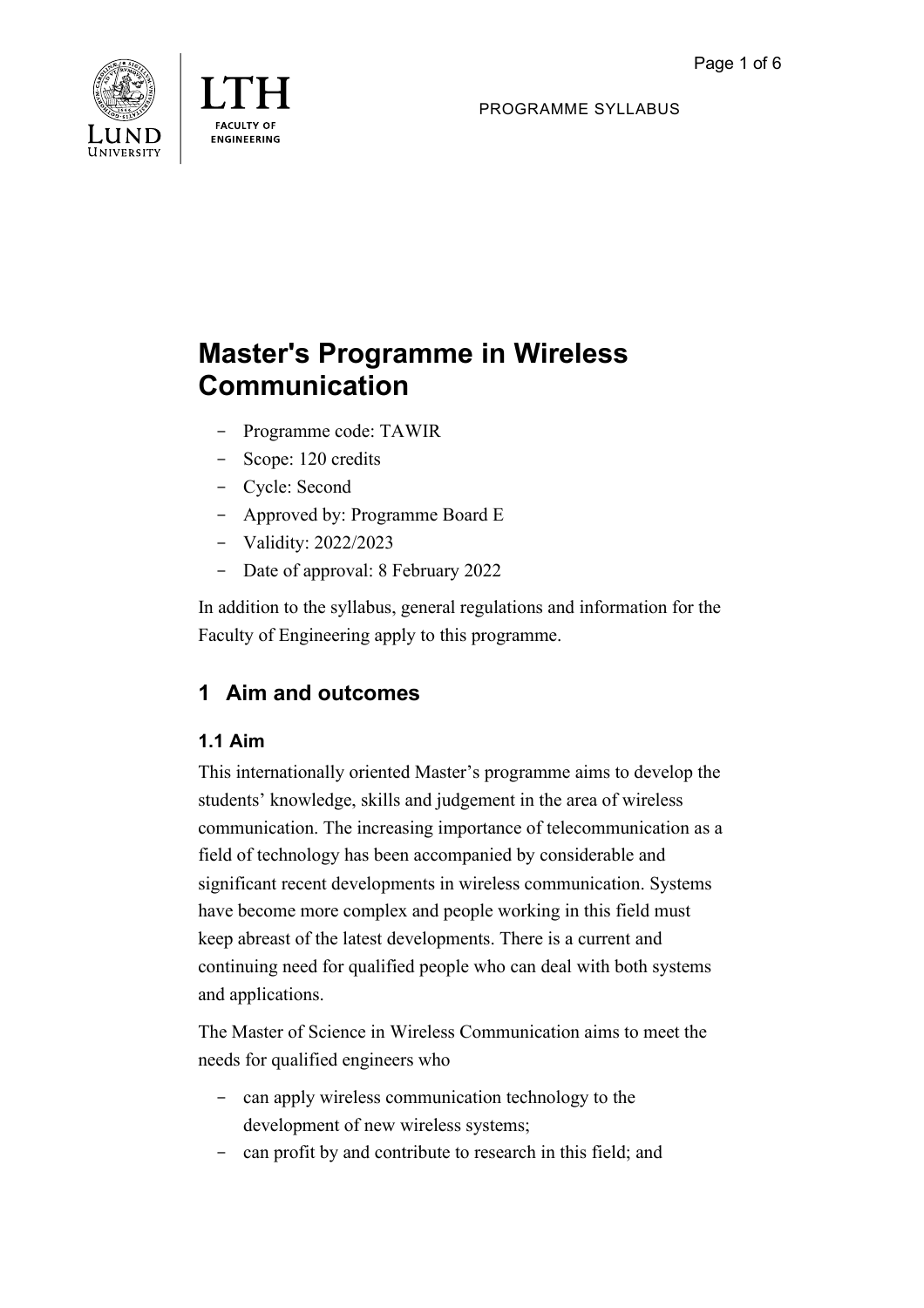- can apply systems thinking in which theory and practice constitute a whole.
- The programme is characterised by the research into wireless communication carried out at the Faculty of Engineering and by the proximity of research-intensive telecommunications industry in the region.

# **1.2 Outcomes for a Degree of Master of Science (120 credits)**

(Higher Education Ordinance 1993:100)

#### **Knowledge and understanding**

For a Degree of Master of Science (120 credits) the student shall

- demonstrate knowledge and understanding in the main field of study, including both broad knowledge of the field and a considerable degree of specialised knowledge in certain areas of the field as well as insight into current research and development work, and
- demonstrate specialised methodological knowledge in the main field of study.

#### **Competence and skills**

For a Degree of Master of Science (120 credits) the student shall

- demonstrate the ability to critically and systematically integrate knowledge and analyse, assess and deal with complex phenomena, issues and situations even with limited information,
- demonstrate the ability to identify and formulate issues critically, autonomously and creatively as well as to plan and, using appropriate methods, undertake advanced tasks within predetermined time frames and so contribute to the formation of knowledge as well as the ability to evaluate this work,
- demonstrate the ability in speech and writing both nationally and internationally to report clearly and discuss his or her conclusions and the knowledge and arguments on which they are based in dialogue with different audiences, and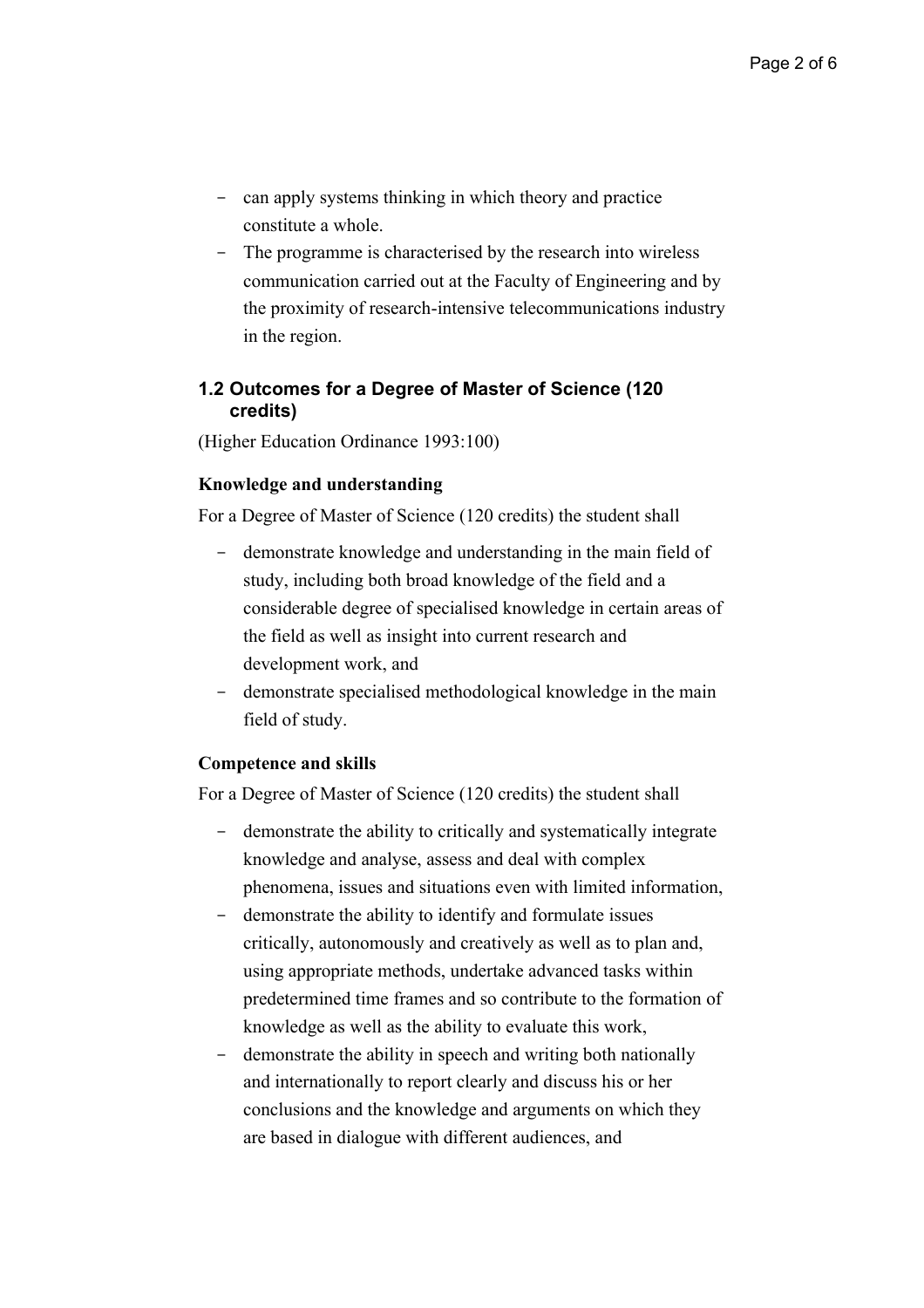- demonstrate the skills required for participation in research and development work or autonomous employment in some other qualified capacity.

#### **Judgement and approach**

For a Degree of Master of Science (120 credits) the student shall

- demonstrate the ability to make assessments in the main field of study informed by relevant disciplinary, social and ethical issues and also to demonstrate awareness of ethical aspects of research and development work,
- demonstrate insight into the possibilities and limitations of research, its role in society and the responsibility of the individual for how it is used, and
- demonstrate the ability to identify the personal need for further knowledge and take responsibility for his or her ongoing learning.

# **1.3 Specific outcomes for a Degree of Master of Science (120 credits)**

#### **Knowledge and understanding**

For a Degree of Master of Science (120 credits) students shall

- demonstrate in-depth knowledge of the disciplinary foundations of the relevant sub-fields to the field of wireless communication;
- be able to analyse entire systems as well as sub-systems in wireless communication;
- understand how different sub-systems are used and how they interact;
- demonstrate understanding of how research and development work in wireless communication is conducted.

#### **Competence and skills**

For a Degree of Master of Science (120 credits) shall be able to

- demonstrate the ability to identify, formulate and deal with complex issues in the field of wireless communication critically, autonomously and creatively and with a holistic approach;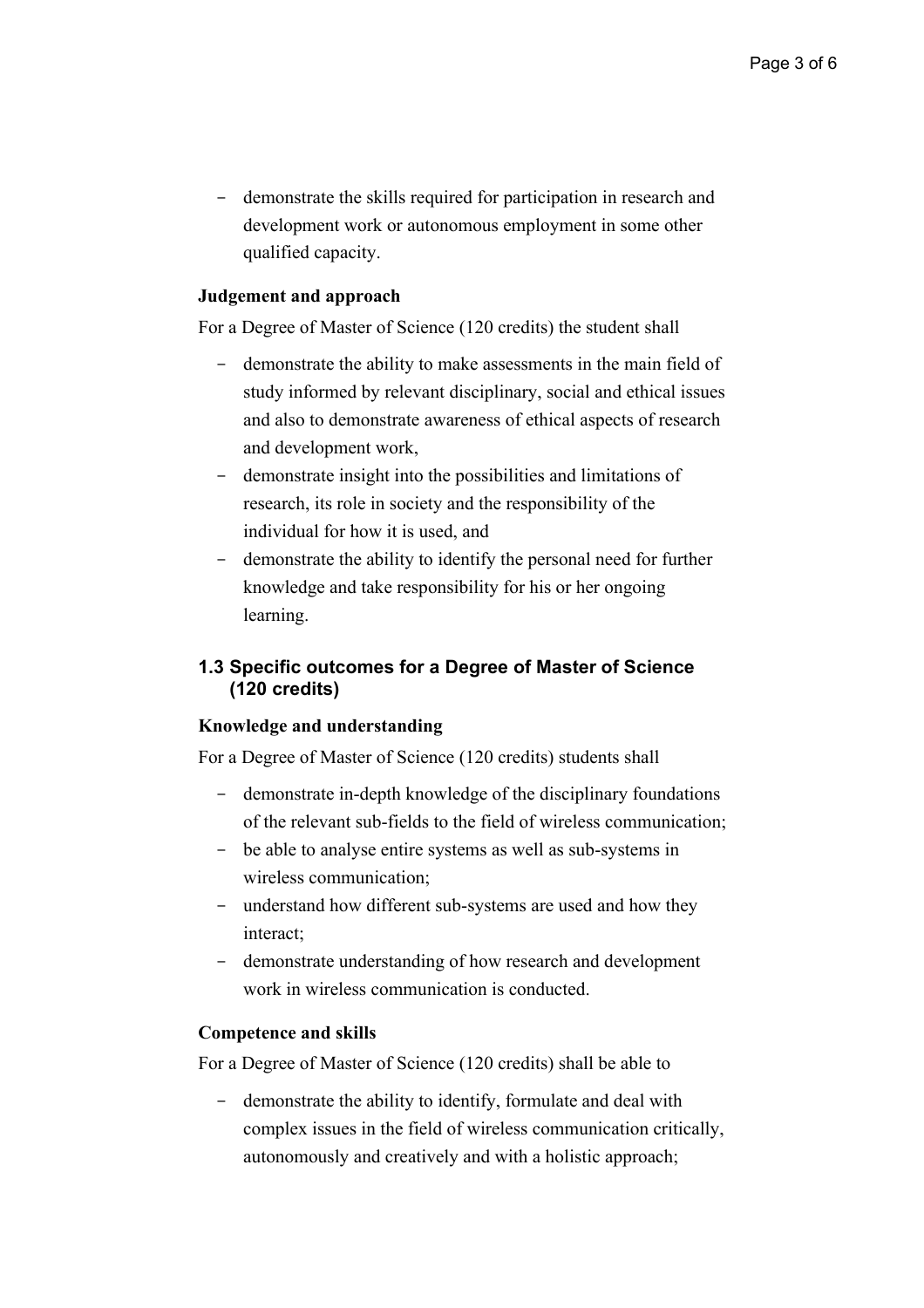- analyse and critically assess different technical solutions in the field of wireless communication;
- demonstrate the ability to participate in research and development projects in the field of wireless communication;
- demonstrate the ability to critically and systematically acquire new knowledge in the field of wireless communication and integrate this with previous knowledge;
- demonstrate the ability to model, simulate and evaluate systems or parts of systems for wireless communication;
- demonstrate the ability to autonomously plan and complete advanced tasks in the field of wireless communication;
- demonstrate the ability to develop and design radio systems and their constituent parts while taking into account the circumstances and needs of individuals and the targets for sustainable development set by the community; and
- demonstrate the ability in international contexts to report in speech and writing their knowledge and different types of project work, including background material, investigation and findings, to expert and non-expert audiences.

#### **Judgement and approach**

For a Degree of Master of Science (120 credits) students shall be able to

- demonstrate the ability to make assessments in the field of wireless communication informed by relevant disciplinary, social and ethical aspects;
- demonstrate the capacity for teamwork and collaboration with various constellations; and
- demonstrate the ability to identify their need for further knowledge and to continuously develop and broaden their knowledge and skills in the field of wireless communication.

#### **1.4 Further studies**

On completion of the second-cycle degree, students have basic eligibility for third-cycle studies.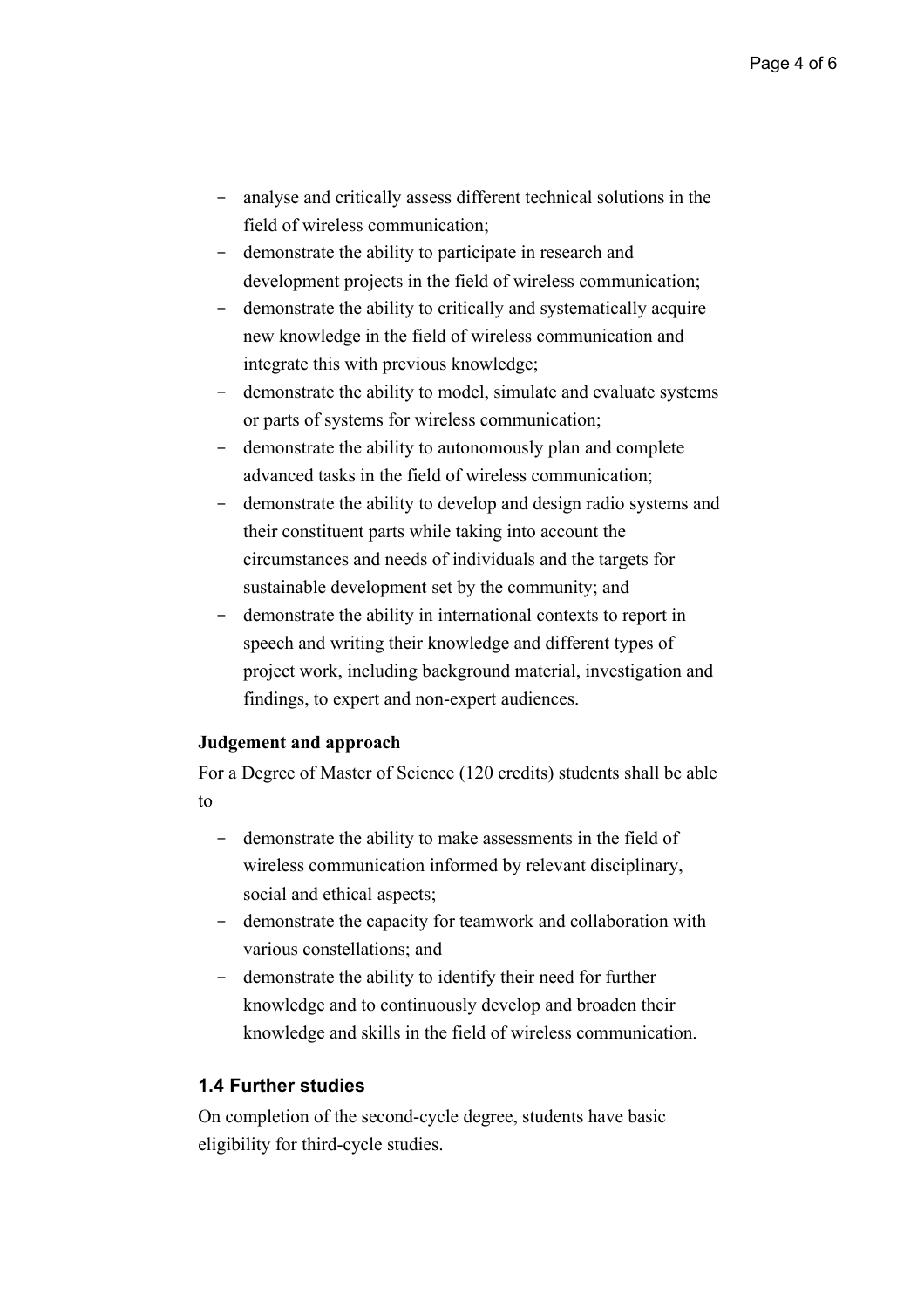# **2 Programme structure**

The programme includes a compulsory block of courses intended to provide an orientation in modern wireless communication systems. This block of courses begins with basic courses in digital communications and radio and then continues with systems-oriented courses in wireless communication and specialised courses in a number of sub-fields. The range of courses provides the deep and broad knowledge required for understanding how the sub-systems interact. The programme includes elective courses of no less than 22.5 credits to provide opportunities for specialisation. The programme is concluded by a degree project worth 30 credits.

#### **2.1 Courses**

The courses included in the programme are indicated in the timetable. Students may also be allowed to attend PhD courses that fit into the master's programme. In addition to these courses, students are entitled to accreditation of 7.5 credits of courses in Swedish (organised by Lund University for exchange students).

# **3 Specific admission requirements**

#### **3.1 Admission requirements**

A Bachelor's degree in electrical engineering, computer engineering, information technology or equivalent. Completed courses in mathematics (including calculus, linear algebra and probability theory) of at least 30 credits/ECTS. The applicant must also have knowledge in signals and systems (including linear systems and transforms), basic programming, electromagnetic field theory and circuit theory, corresponding to at least 30 credits/ECTS. English 6.

# **4 Degree**

#### **4.1 Degree requirements**

For a Degree of Master of Science (120 credits) students must successfully complete courses comprising 120 credits, including a